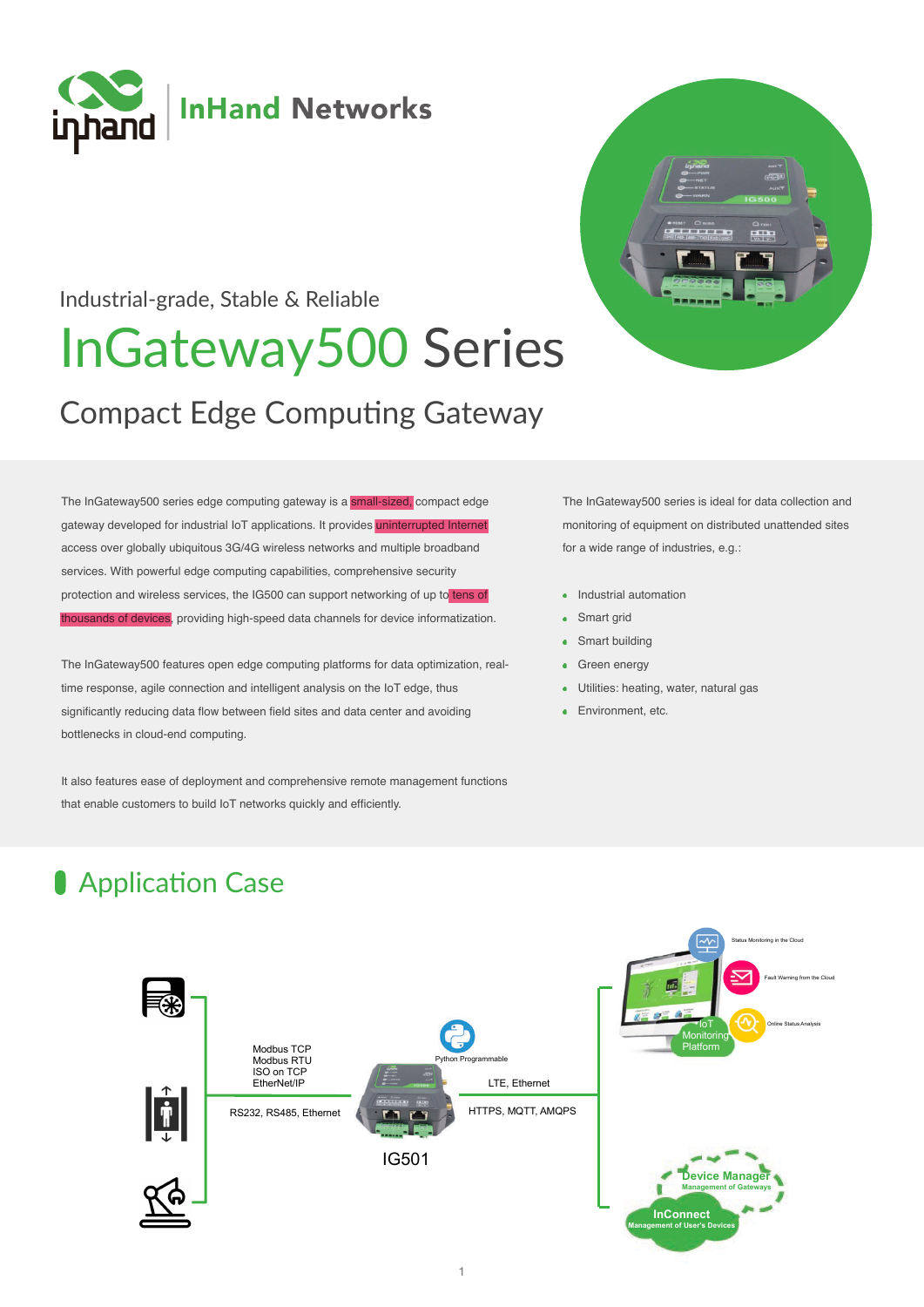### **S** Features and Advantages

- Supports LTE CAT4, CAT1 and Ethernet
- Supports multiple major industrial protocols, compatible with various industrial devices
- + Supports major IoT cloud platforms including Microsoft Azure and AWS
- + Supports Python-based platform for secondary development, edge smart
- + Multi-layer link detection mechanism, ensuring high device availability and reliability
- + Fully industrial-grade, ready for challenging conditions
- + Multiple management methods, for fast, flexible and efficient deployment

Fully industrial-grade, ready for harsh industrial environments

Adopting fully industrial-grade chip, operating temperatures up to -25 °C~ 60 °C, supports +9 ~ 35VDC wide voltage power inputs, protection rating IP30, providing stable and secure network communications for demanding unattended industrial sites.

- ò. Aggregated APP – Device Supervisor, connects your devices to the cloud with ease
	- Supports major industrial protocols including Modbus TCP/RTU, EtherNet/IP, ISO on TCP, OPC UA, etc., eases industrial data collection
	- Supports major IoT cloud platforms such as AWS and Microsoft Azure
	- Embedded with secondary development platform, and Python programmable, helps you complete special business operation with ease, custom functions and services supported

#### Powerful Edge computing capabilities, intelligent data processing

Equipped with ARM Cortex-A8 processor, 600MHz frequency, 256MB RAM and 256MB FLASH, the IG500 offers strong edge computing capabilities, providing computing resources for data optimization, real-time response, agile connection, and intelligent analysis on edge nodes.

#### Complete security ò

- VPN (virtual private network): OPEN VPN, certificate and key management, ensuring data transmission security
- Network security: multiple firewall policies, ACL access control, anti-DoS attack, IP-MAC binding, etc.
- Multi-level user authorization
- High-reliability design, ensuring continuous data transmission
	- Device auto recovery: embedded watchdog, self recovers from faults, ensuring high device availability
	- Link detection: application layer link detection, auto redials when disconnected, maintain continuous data transmission
	- PPP-layer detection: maintains connection to operator network, prevents forced hibernation, can detect stability of dial-up connections

#### • Support for mass deployment

- Multiple configuration methods including Web interface, CLI and SMS
- In large-scale IIoT applications, tens of thousands of machines are to be networked. The InGateway supports Device Manager to enable efficient large-scale deployment and management

### **C.** Dimensions (mm)





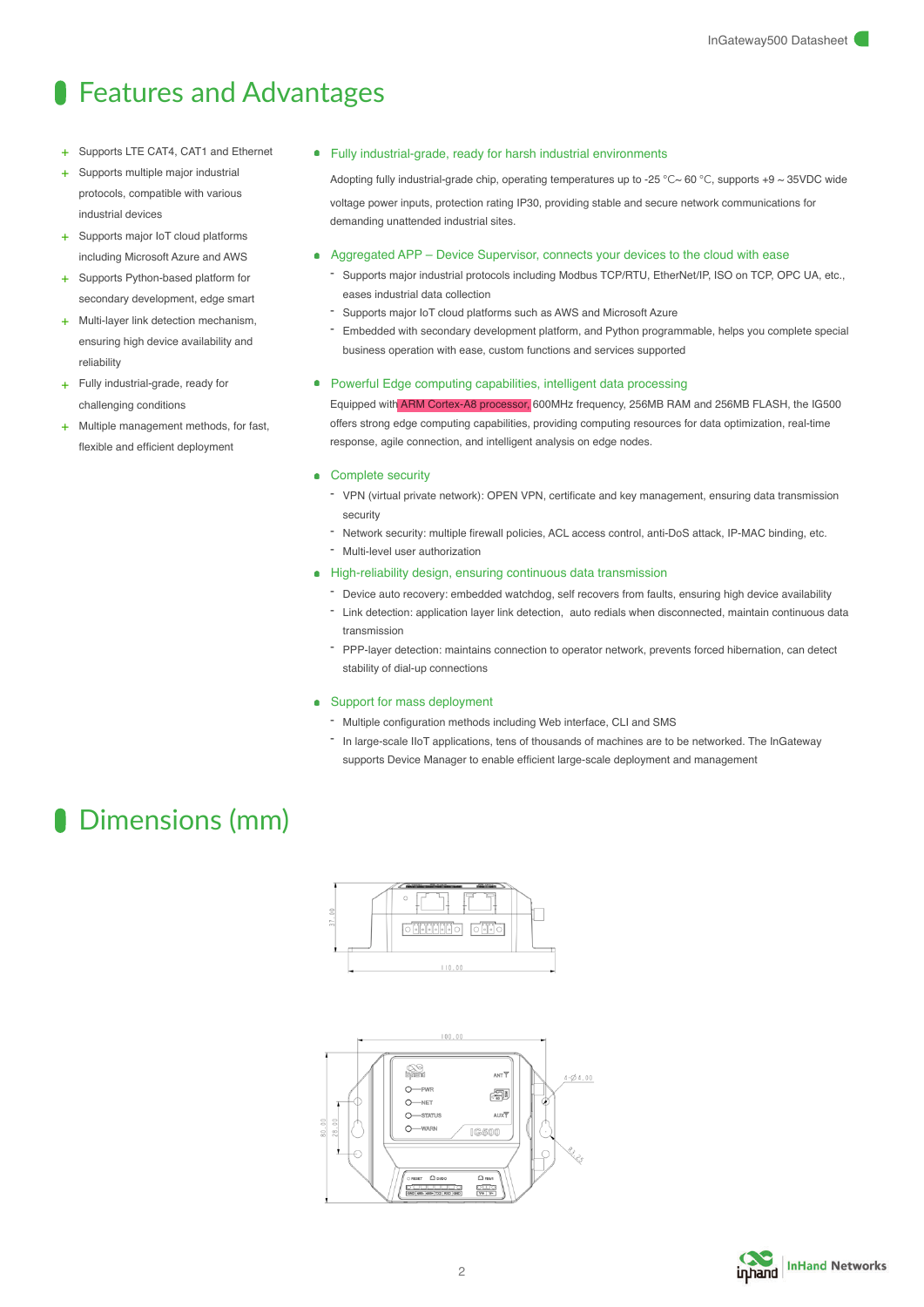# **Product Specifications**

| <b>IG500 Hardware Specifications</b>            |                                                      |                                      |                            |  |  |
|-------------------------------------------------|------------------------------------------------------|--------------------------------------|----------------------------|--|--|
| InGateway500<br>Item                            |                                                      |                                      |                            |  |  |
| <b>Hardware Platform</b>                        |                                                      |                                      |                            |  |  |
| <b>CPU</b>                                      | ARM Cortex-A8 600MHz                                 |                                      |                            |  |  |
| <b>RAM</b>                                      | 256MB                                                |                                      |                            |  |  |
| <b>FLASH</b>                                    | 256MB                                                |                                      |                            |  |  |
| Interfaces                                      |                                                      |                                      |                            |  |  |
| <b>EtherNet Port</b>                            | 1*10/100Mbps Ethernet port                           |                                      |                            |  |  |
| <b>Serial Port</b>                              | RS232 *1, RS485*1,<br>industrial terminal            | I/O Interface                        | 4*DI/DO, configurable      |  |  |
| <b>SIM Card Slot</b>                            | SIM <sub>x1</sub>                                    | <b>Reset Button</b>                  | Pinhole reset button       |  |  |
| Antenna Interface                               | SMA female * 2                                       | <b>TF Card</b>                       | Supports Micro SD          |  |  |
| <b>Mechanical Feature</b>                       |                                                      |                                      |                            |  |  |
| <b>Installation</b>                             | Lug mounting                                         | Housing                              | <b>Engineering plastic</b> |  |  |
| Dimensions (mm)                                 | 110 x 80 x 37                                        | Weight (g)                           | 500                        |  |  |
| Cooling                                         | Fan-less cooling                                     | <b>Protection Rating</b>             | <b>IP30</b>                |  |  |
| <b>Indicators</b>                               | PWR, NET, STATUS, WARN                               |                                      |                            |  |  |
| Power Supply                                    |                                                      |                                      |                            |  |  |
| <b>Power Input</b>                              | DC 9-35V, polarity<br>reverse protection             | <b>Power Interface</b>               | Industria terminal         |  |  |
| <b>Standby Power</b>                            | 200mA@12V                                            | <b>Working Power</b>                 | 250mA@12V                  |  |  |
| <b>Peak Power</b>                               | 500mA@12V                                            |                                      |                            |  |  |
| Ambient Temperature and Humidity                |                                                      |                                      |                            |  |  |
| Storage<br><b>Temperature</b>                   | $-40 \sim 85^{\circ}$ C                              | <b>Working</b><br><b>Temperature</b> | $-25 \sim 60^{\circ}$ C    |  |  |
| <b>Ambient Humidity</b>                         | $5 \sim 95\%$ (non-condensing)                       |                                      |                            |  |  |
| <b>EMC Index</b>                                |                                                      |                                      |                            |  |  |
| <b>Static</b>                                   | EN61000-4-2, level 3                                 |                                      |                            |  |  |
| <b>Radiation Electric</b><br>Field              | EN61000-4-3, level 3                                 |                                      |                            |  |  |
| <b>Pulse Electric</b><br>Field                  | EN61000-4-4, level 3                                 |                                      |                            |  |  |
| Surge                                           | EN61000-4-5, level 3                                 |                                      |                            |  |  |
| Conducted<br><b>Disturbance</b>                 | EN61000-4-6, level 3                                 |                                      |                            |  |  |
| <b>Power Frequency</b><br><b>Magnetic Field</b> | EN61000-4-8, horizontal / vertical 400A/m (>level 3) |                                      |                            |  |  |
| Shockwave<br><b>Immunity</b>                    | EN61000-4-12, level 3                                |                                      |                            |  |  |
| <b>Physical Features</b>                        |                                                      |                                      |                            |  |  |
| Shock                                           | IEC60068-2-27                                        | <b>Vibration</b>                     | IEC60068-2-6               |  |  |
| <b>Free Fall</b>                                | IEC60068-2-32                                        |                                      |                            |  |  |
| Certification                                   |                                                      |                                      |                            |  |  |
| CE                                              |                                                      |                                      |                            |  |  |

| <b>IG500 Software Specifications</b> |                                                                                                |  |  |
|--------------------------------------|------------------------------------------------------------------------------------------------|--|--|
| Item                                 | InGateway500                                                                                   |  |  |
| Network Interconnection              |                                                                                                |  |  |
| <b>Network Access</b><br>.           | APN, VPDN                                                                                      |  |  |
| <b>Access</b><br>Authentication      | CHAP/PAP/MS-CHAP/MS-CHAP V2                                                                    |  |  |
| Network Type                         | Please refer to the Ordering Guide                                                             |  |  |
| <b>LAN Protocol</b>                  | ARP, EtherNet                                                                                  |  |  |
| <b>WAN Protocol</b><br>.             | Static IP, DHCP                                                                                |  |  |
| Dial On-demand                       | Data / SMS / Call activation, scheduled on/offline                                             |  |  |
| <b>Network Protocols</b>             |                                                                                                |  |  |
| <b>IP Application</b>                | ICMP, DNS, TCP/UDP, TCP server, DHCP                                                           |  |  |
| <b>IP Routing</b>                    | Static routing                                                                                 |  |  |
| <b>Network Security</b>              |                                                                                                |  |  |
|                                      | Stateful packet inspection (SPI), anti-DoS attack                                              |  |  |
| Firewall                             | Filter multicast/Ping probe packet, Access Control List (ACL)                                  |  |  |
|                                      | NAT, PAT, DMZ, port mapping, virtual server                                                    |  |  |
| <b>User Level</b>                    | Multi-level user authorization                                                                 |  |  |
| Certificate<br>Management            | Digital certificate                                                                            |  |  |
| <b>Data Security</b>                 | <b>OPENVPN</b>                                                                                 |  |  |
| <b>Others</b>                        | ARP attack protection, DMZ                                                                     |  |  |
| Reliability                          |                                                                                                |  |  |
| <b>Link Detection</b>                | Heartbeat packet detection, auto-redials once disconnected                                     |  |  |
| Embedded<br>Watchdog                 | Device self-diagnosing, auto-recovers from operation faults                                    |  |  |
| Open Platform                        |                                                                                                |  |  |
| <b>Open Platform</b>                 | Python development platform                                                                    |  |  |
| <b>Accessible Cloud</b><br>Platform  | Microsoft Azure, Amazon AWS, etc.                                                              |  |  |
| Protocol Type                        |                                                                                                |  |  |
| <b>Protocol Type</b>                 | Modbus RTU/TCP, OPC UA Client/Server, 101. 104, etc.                                           |  |  |
|                                      | Maintenance and Management                                                                     |  |  |
| Configuration<br>Method              | CLI, Web configuration                                                                         |  |  |
| Configuration<br><b>Backup</b>       | Supports import & export of configuration files                                                |  |  |
| <b>Upgrade Method</b>                | Supports patent upgrade mechanism, local or remote firmware<br>upgrade                         |  |  |
| Log                                  | Local system logs, remote logs, serial port log output, power-down<br>saving of important logs |  |  |
| <b>Network</b><br><b>Disgnostics</b> | Ping, Traceroute, Sniffer (network packet capture tool)                                        |  |  |
| Remote<br>Management                 | InHand Device Manager Platform;<br>HTTP, HTTPS, Telnet, SSH, etc.                              |  |  |

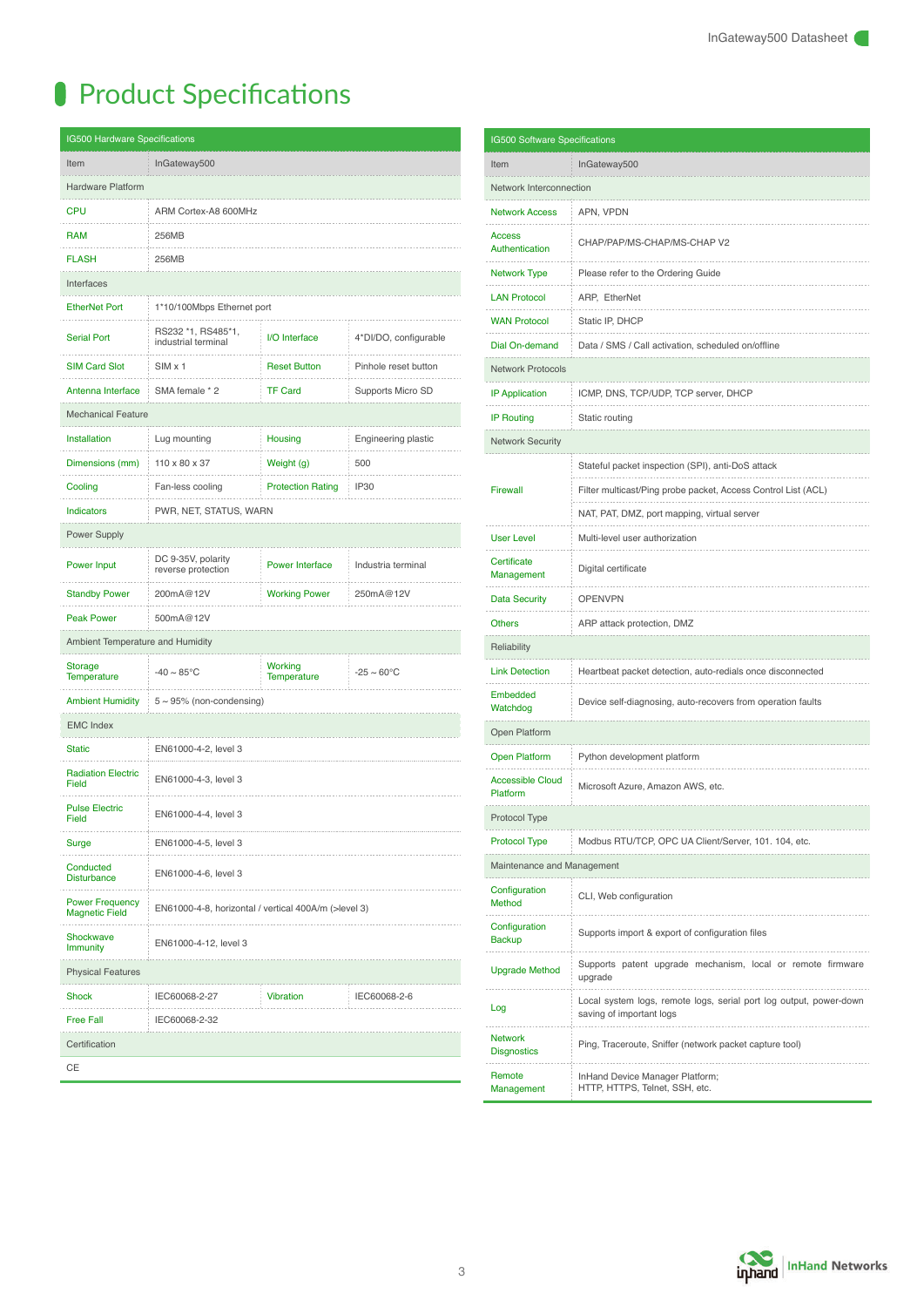### I Interface Definitions







|     | Definition of 2-pin Power Terminal |                  |  |  |
|-----|------------------------------------|------------------|--|--|
| Pin | Definition                         | Description      |  |  |
|     | V+                                 | Power (positive) |  |  |
|     |                                    | Power (negative) |  |  |



| $C3$ D <sub>3</sub> $C4$ D <sub>4</sub> |  |  |
|-----------------------------------------|--|--|
|                                         |  |  |

|  | inhand InHand Networks |
|--|------------------------|

| Definition of 6-pin Industrial Terminal |            |               |  |
|-----------------------------------------|------------|---------------|--|
| Pin                                     | Definition | Description   |  |
|                                         | GND        | Signal ground |  |
| 2                                       | 485-       | RS485-        |  |
| З                                       | $485+$     | RS485+        |  |
| 4                                       | TxD        | RS232 send    |  |
| 5                                       | RxD        | RS232 receive |  |
| հ                                       | GND        | Signal ground |  |



| Definition of I/O Interfaces |                |                |                   |
|------------------------------|----------------|----------------|-------------------|
|                              | Pin            | Definition     | Description       |
|                              | 1              | C1             | Common terminal 1 |
|                              | $\mathfrak{p}$ | D1             | Digital input 1   |
|                              | 3              | C <sub>2</sub> | Common terminal 2 |
|                              | 4              | D <sub>2</sub> | Digital input 2   |
|                              | 5              | C <sub>3</sub> | Common terminal 3 |
|                              | 6              | D <sub>3</sub> | Digital input 3   |
|                              | 7              | C4             | Common terminal 4 |
|                              | 8              | D4             | Digital input 4   |